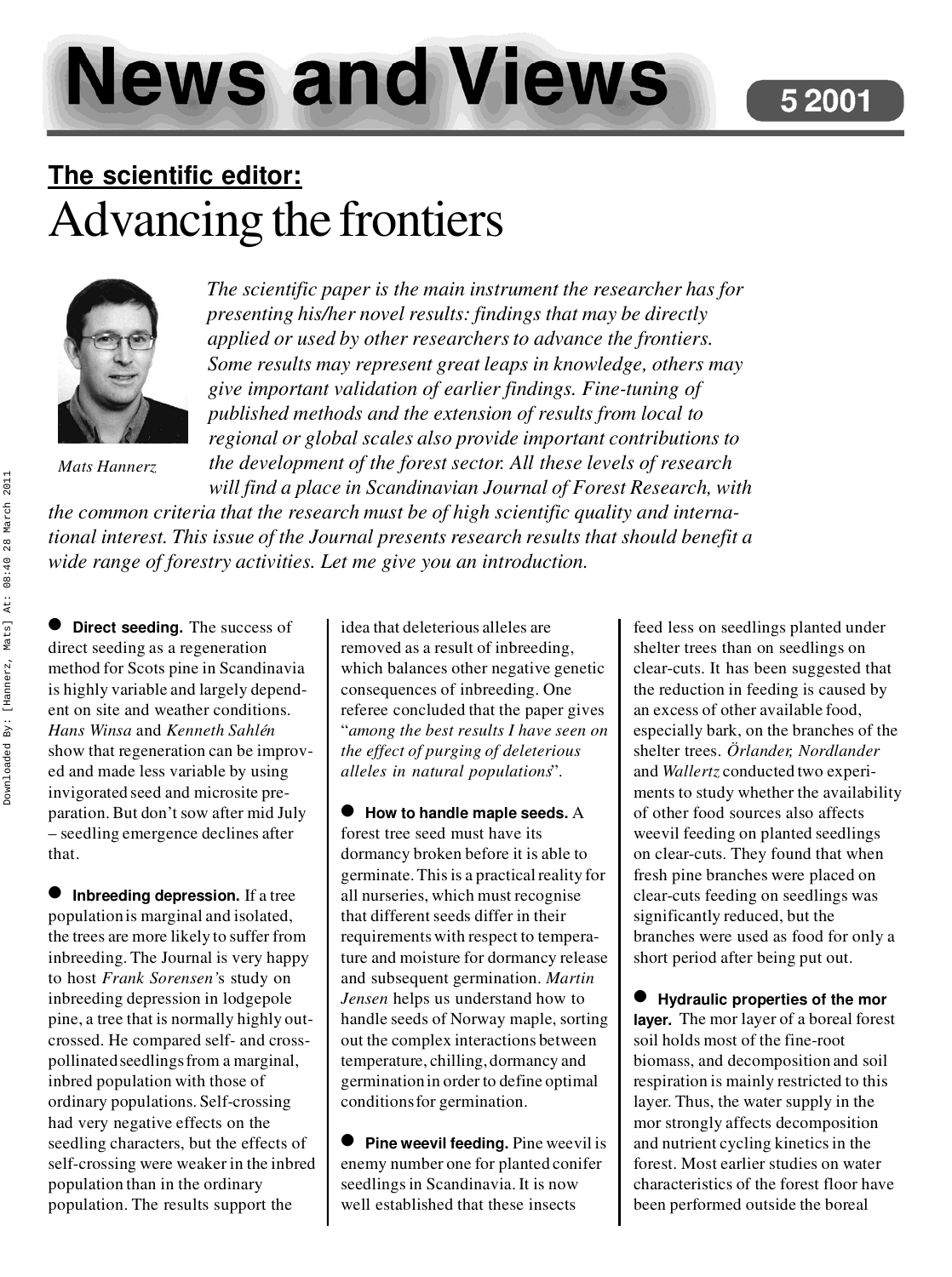forest zone. But now, *Ari Laurén* and *Hannu Mannerkoski* present data on hydraulic properties in mor layers in different stands, geographical locations and types of site in boreal Finland. Their data will significantly improve our understanding of the properties of the mor and help explain processes dependent on the water.

 $\bullet$  Translation of variables. A practical problem in forestry planning was tackled by *Tron Eid*. Large-scale forestry planning methods in Norway rely heavily on two stand variables: basal area mean diameter and the number of stems. However, stand data from most operational forest inventories (relascope, photo or visual inventories) do not include these variables. Instead, they usually give figures for basal area per hectare or mean height. Eid was able to develop multiplicative models where the desired variables could be estimated from the available variables. The models were not accurate enough to be used at stand level, but they were effective as tools for planning at an aggregate level.

 $\bullet$  Modelling mortality. Another planning and inventory problem was addressed by *Jonas Fridman* and *Göran Ståhl*. Tree mortality is an important issue in forest planning systems. The currently used models for mortality are not satisfactory, since they rely on old data and do not consider how mortality is distributed among the trees. The authors used data from the Swedish National Forest Inventory to develop new models for predicting mortality, which will be used to improve long-term forest planning in Sweden.

 $\bullet$  Storing spring-lifted seedlings. Storage of seedlings has long attracted the interest of researchers. The results are usually directly applicable to real situations, and storage is related to interesting aspects of physiology and their interactions with the environment. In this issue *Yingfang Wang* and *Janusz Zwiazek* assess whether spring lifted bare-root seedlings can be stored to prolong the planting season. Most research on bare-root seedling storage has been done on autumn-lifted seedlings. The authors found that white spruce seedlings could be lifted from the soil in

early May, stored frozen for seven weeks, and still maintain satisfactory physiological status for planting.

**Carelia, an experimental plot.** The broad-scale effects of modern forestry are difficult to test experimentally. But, there is one large "experiment" in the real world which can be used to address such questions – located along the Russian border through Carelia. The forest in Carelia was under the same management for more than a century until the area was split between two countries during World War II. The Finnish forests have been intensively managed since then, while the Russian part has been less heavily utilised. *Jantunen*, *Saarinen* and *Marttila* compared forest stands on both sides of the border with respect to field layer vegetation. And they found significant differences in the forests, which they attributed to the difference in management intensity. The forests are less dense and more fragmented in Finland, while there are more forest fires and grazing in Russia. Hence, grassland species are more abundant in Finnish forests, and dwarf shrubs more abundant in Russia.

## Strategy for sustainable development

The Nordic Council of Ministers has adopted a strategy for sustainable development. The Sub-title of their report is "**A new course for the Nordic countries**". In the chapter entitled "Forestry", seven goals are given high priority for the period 2001– 2004, namely to

**1.** Influence European and international forest co-operation

**2.** Co-ordinate forest research in the Nordic countries

**3.** Promote the use of environmentally friendly products from the forests – thereby reducing the use of concrete, aluminium, plastic and other nonrenewable materials.

**4.** Develop environmentally-friendly forest management systems

**5.** Improve the forest's social provisions

- **6.** Follow-up the Baltic 21-programme
- **7.** Enhance the use of bio-fuels

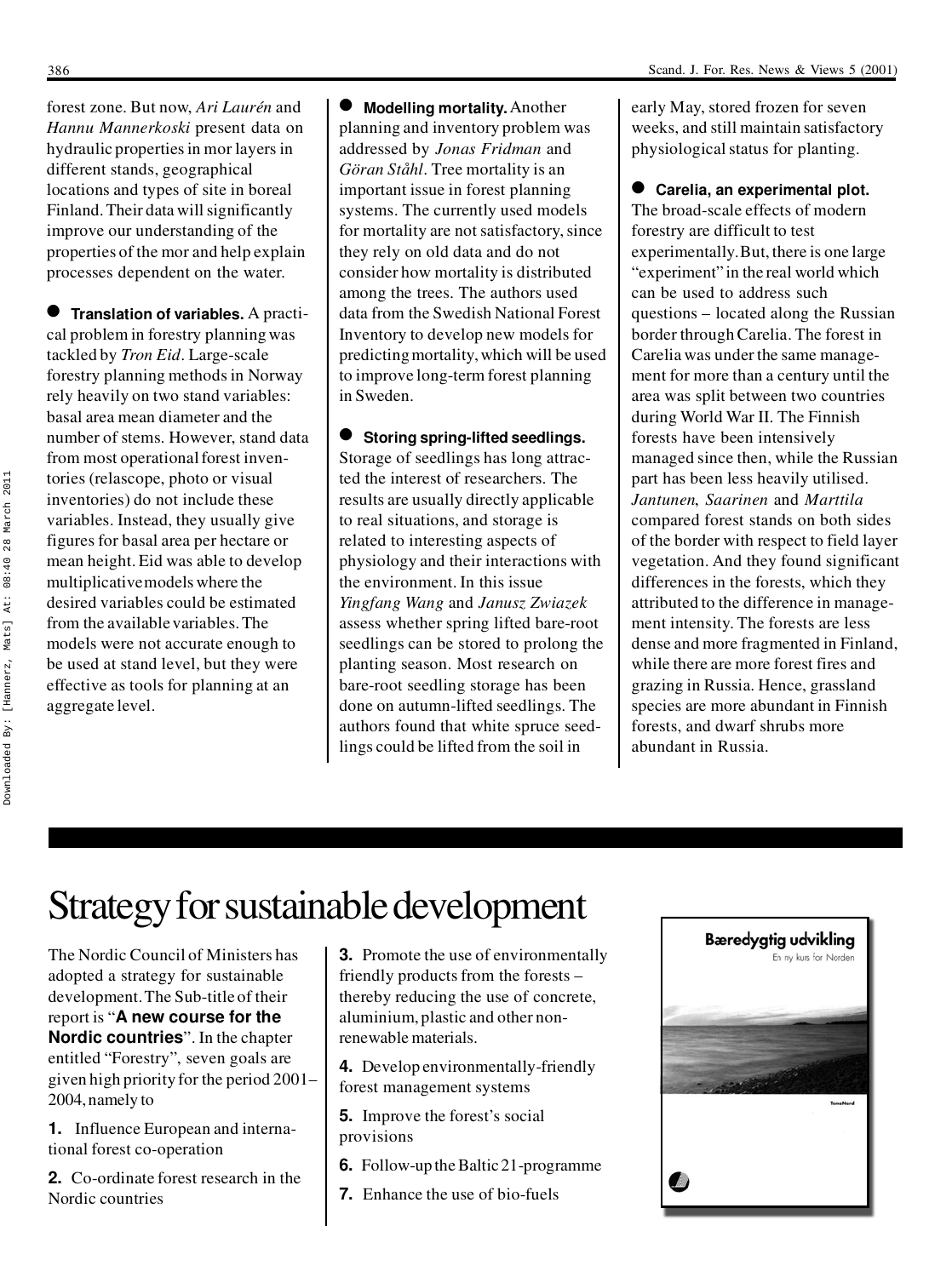# **Obituary**

#### **The SNS regrets to announce that chamberlain Vilhelm Bruun de Neergaard, Denmark, died on August 14th 2001 at the age of 66.**

Vilhelm Bruun de Neergaard was one of the most prominent personalities in Danish forestry over the last 20–25 years. During the course of his life he held numerous leading positions with various forestry organizations in Denmark.

Throughout the period 1979–1992, he was chairman of the Danish Forest Association. In 1991, he was elected chairman of the newly established Danish Forest and Landscape Research Institute, a position he held until his death. He was also an active participant in various Nordic and European organizations.

At the family estate, Skjoldenæsholm, Vilhelm Bruun de Neergaard and his family created a well-known hotel

and conference centre, hosting amongst other events, the meeting of the IUFRO Executive Board in 1999.

As a long-time member of the executive committee of the

SNS and, notably, as the chairman of the organization in 1994 –1997, Vilhelm Bruun de Neergaard made an invaluable contribution to Nordic co-operation. The SNS would like to express its sincere appreciation and gratitude for his work and commitment. He will be remembered for his good sense, his generosity and great dedication to forestry issues and Nordic co-operation.



Vilhelm Bruun de Neergaard was a very warm, humorous person, and his inimitable personality will be greatly missed by his colleagues and friends in the SNS, as well as in all the other organizations and enterprises in which he participated.

*The SNS Executive Committee*

### **Copenhagen Declaration on** Sustainable Rural Development

**The Ministers responsible for agriculture and forestry in Denmark, Estonia, Finland, Iceland, Latvia, Lithuania, Norway and Sweden have given their support for enhanced co-operation in the fields of forestry and agriculture.**

The increase in political co-operation should be focused on building institutional and administrative capacity at all levels, emphasising:

- $\bullet$  integration of environmental concerns in these sectors
- strengthening gender awareness
- $\bullet$  involvement of the civil society and NGO's.

Within forestry, emphasis is to be placed on the following goals:

• Development and implementation of economic, social, cultural and ecologically sustainable forest management • Facilitation of co-operation and networking of forest stakeholders aimed at exchange of information on ways and means of promoting extension services

 $\bullet$  The contribution to employment and income opportunities in rural areas provided by small- and medium-sized enterprises in forestry

 $\bullet$  Balanced use of forests in terms of production, recreation, biodiversity, cultural heritage and related aspects.

*Contact: Ylva Tilander, Nordic Council of Ministers*

#### Mapping Nordic Wood Product Research Activities

The board of SNS, the Nordic Forest Research Committee, has appointed Per T. Brenøe of Denmark to investigate Nordic wood products research. He is to map relevant projects running at institutes and universities and compile data on factors such as the number of researchers, economic turnover, finance etc.

He will also analyse the competence of each research body–and let them identify the issues they regard as important for the near future.

The investigation will cover wood science, architecture, design and market-oriented research.

*Contacts: pertutein@hotmail.com*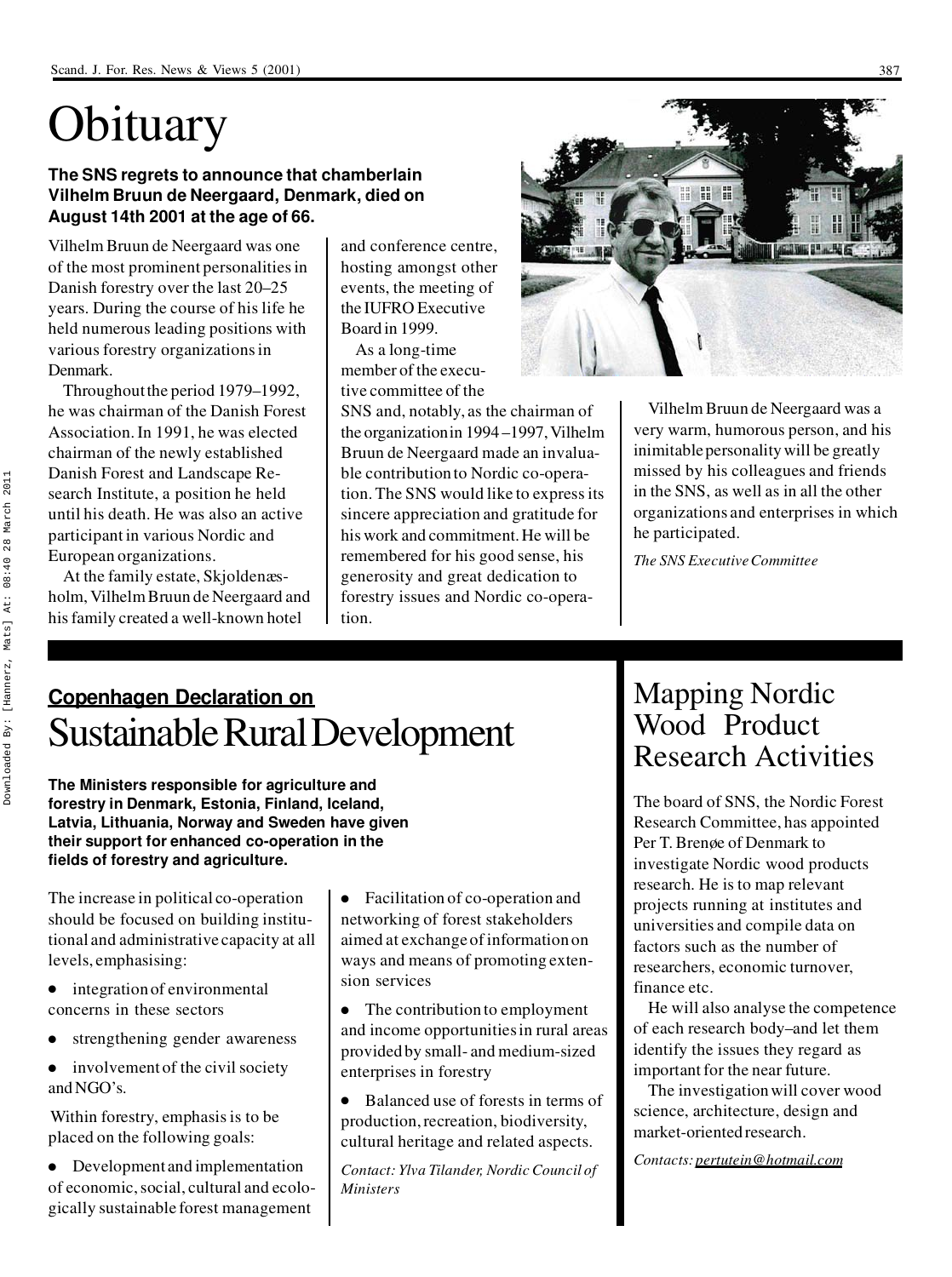## Soil preparation with steam

**Soil preparation with hot steam is an interesting alternative to conventional scarification. Steam is especially effective on sites with grass. This is a finding from a Swedish trial.**

The survival and growth of the planted seedlings were better on steam-treated sites than on mechanically-treated sites where the humus layer was removed.

The trial was done using a dieselpowered steam generator, the water was heated to 120ºC and propelled onto 60 x 60 cm spots for a period varying from 15 seconds to 2 minutes. To kill the vegetation and roots, the temperature must reach 55–60ºC.

The equipment used in the trials was not suitable for large-scale treatment, due to its high water and fuel consumption. But weed-control with steam is now an established method in parks and gardens and effective new tools are available on the market. They could easily be adapted for use with forestry machines.

In the trials, the biological processes in the soil were not negatively affected by the steam treatment. A few weeks after treatment, both biological activity and mycorrhiza abundance had returned to their pre-treatment levels.

*Source: Gisela Norberg, dissertation, SLU*



## **Denmark** Motorway-bridge of wood

**In Denmark, the first wooden bridge over a motorway is under construction. 600 m<sup>3</sup> of mostly Danish spruce is being converted into a laminated, 54-metre bridge over the new highway.**

The bridge has two lanes for cars, one for pedestrians and one for the fauna! It can carry vehicles weighing up to 100 tonnes.

The cost of the wooden bridge will be approx. Dkr 7.6 million. That is

some 2 million more than a traditional concrete bridge. The additional cost is partly due to lack of knowledge concerning this kind of timber construction. In the future, it is estimated that the additional cost for a wooden bridge will be Dkr 0.5 million.

It is predicted that a wooden bridge will last as long as one made of concrete.

*Source: SKOVEN 8 2001.*



## **Sweden 2000** A year of storms and floods

Despite widespread windthrow and flooding in southern Sweden, average logging costs on the forest enterprises' land fell by Skr5/m<sup>3</sup> (solid i.b.) in the year 2000 compared with the previous year. This offers little comfort to the landowners whose land was devastated by storms and flooding, but it does underline the ability of logging systems to operate well in difficult conditions. Costs in the north of the country were largely unchanged.

Thinning costs had been on a downward trend for many years but, in 1999, the trend bottomed out and, in 2000, exhibited a slight rise.

These are some of the findings that emerged from the annual questionnaire on forestry costs and revenue in Sweden sent out by SkogForsk and the National Board of Forestry. The figures provided by the enterprises were taken from their annual accounts.

*Source: Resultat nr 7 2001. SkogForsk*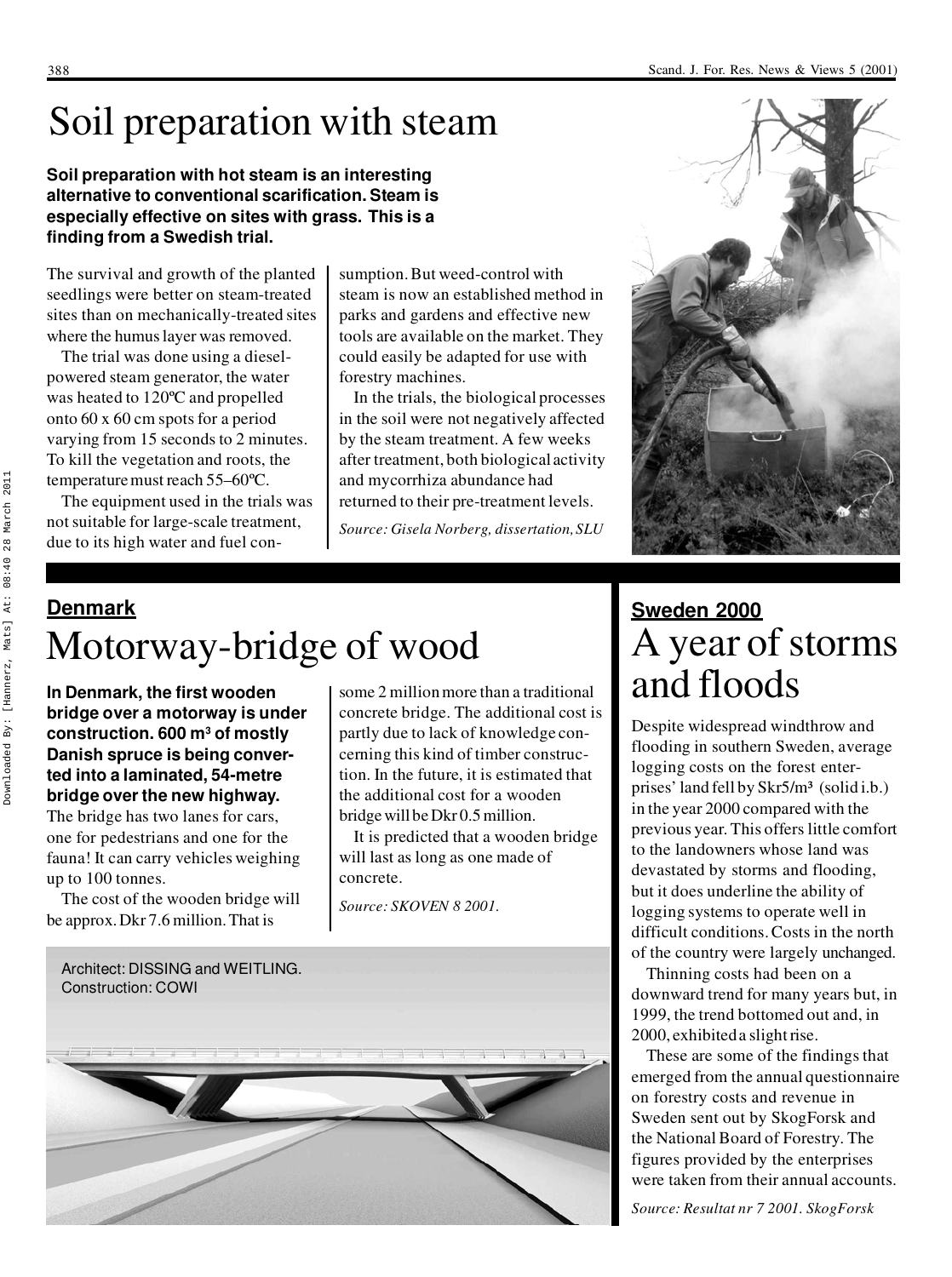## Healthy forests in Denmark

**More than 90% of the spruces (***Picea abies***) in Denmark were classified as "not-damaged" in the year 2000. The figures for pine (***Pinus sylvestris***) are even better: 93% "not-damaged" trees.**

These are some findings from the Danish monitoring programme, in which 1,248 trees are being studied at 52 spots distributed throughout the country.

The health of the oak-trees was not that good. Only 80% of the trees were healthy. However, their status has improved substantially since 1999, when the proportion of healthy oak

trees was as low as 60%, partly due to insect attacks.

A tree is regarded as "not-damaged" when needle- and leaf- losses account for less than 25% of the maximal foliage of the site.

When considering the long-term trend for spruce, the proportion of "not-damaged" trees has varied. From 1989 to 1994 the situation worsened year by year. But from 1994 to the present day, the spruce have been getting more and more healthy again. No simple explanation has been given, but the improvement is believed to be due to climatic factors.

*Source: SKOVEN 8 2001*



## Database on Forest Disturbance

#### **EFI, The European Forest Institute, together with Alterra in The Netherlands, has launched a Database on Forest Disturbance in Europe.**

The aim for the database is to provide historic information about disturbance in the forests of Europe.

In this context, disturbance is defined quite widely, as "the occurrence of an event that causes unforeseen loss of living forest biomass or events that decrease the value or potential value of the wood or forest stand".

The majority of disturbances are caused by natural agents, but effects caused by humans, like sanitation fellings due to air pollution, are also taken into account. In addition, information is included about measures (e.g. various chemical and biological treatments) taken to reduce the impact of disturbances, especially those caused by insect pests.

The information in the database is collected by literature surveys,

covering both scientific papers and "grey" literature.

Although the information in the database is already quite extensive–comprising about 27 000 records from 400 literature references–it still has gaps.

Each reference to a disturbance event is put in a single record, containing information on the year of its

OCCUITENCE, the exact date, country, region, district, type of disturbance, and tree species affected, together with the volume of timber, the area, number and percentage of trees damaged, other comments and the relevant reference.

Users can search the database by country, year or period, or type of disturbance (abiotic, biotic, anthropogenic). Functions allowing searches at a more detailed level will be added soon.

The database is freely accessible.

*Source: EFI website*